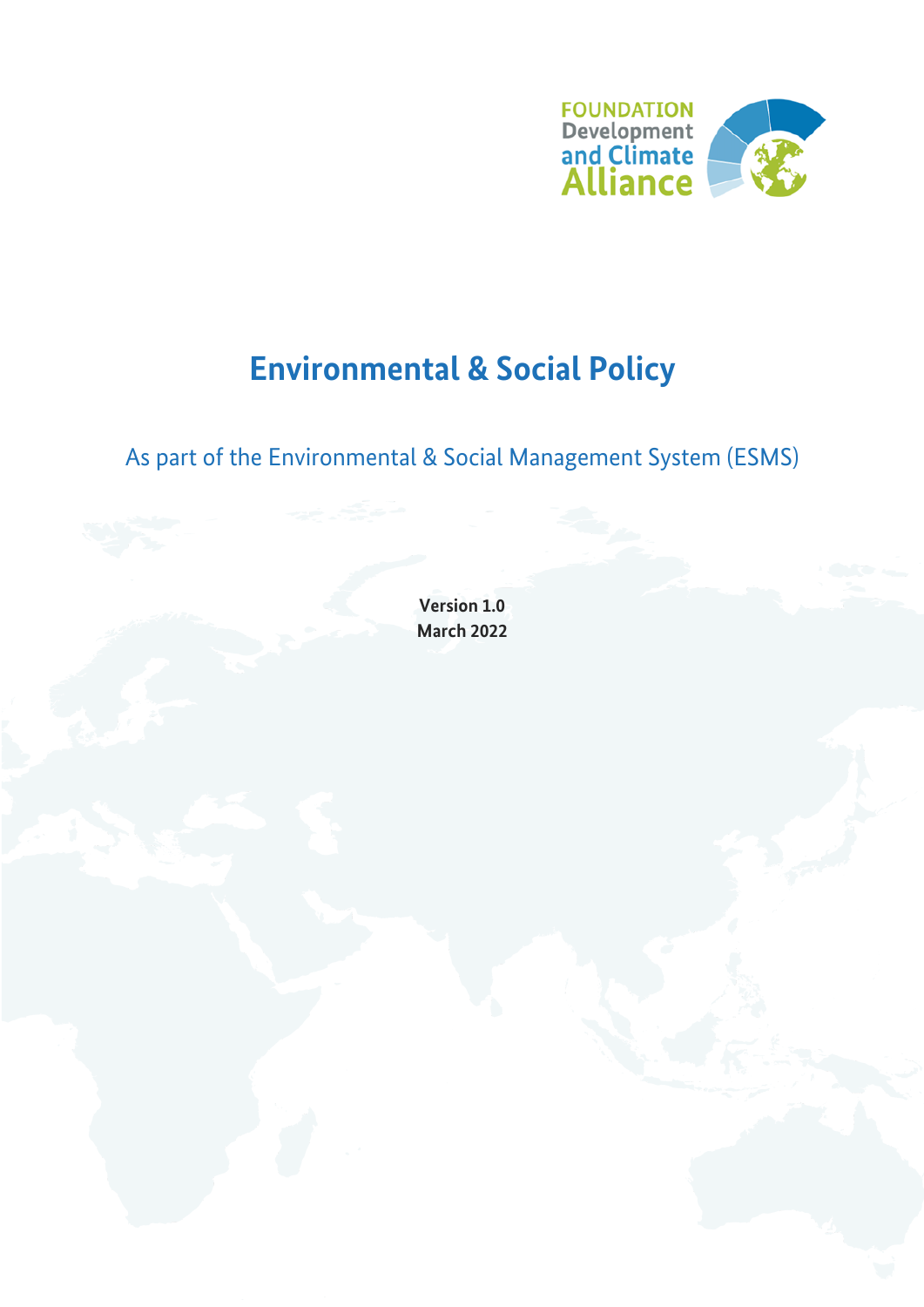### **Environmental & Social (E&S) Policy**

#### **Vision**

The Foundation Development and Climate Alliance's ("Foundation") vision is that Earth's natural resources and in particular the climatic conditions are preserved in the long term. At the same time, inclusive, sustainable development is enabled, particularly for developing and emerging countries.

#### **Mission**

The Foundation's mission is to promote the commitment to sustainable development and international climate protection. The Foundation's activities lead to an increase in the implementation of high-quality projects in developing and emerging countries, which contribute to improving the living conditions of the local population and the zero-carbon energy transition, as well as further Sustainable Development Goals (SDGs) of the United Nation's 2030 Agenda.

#### **Goal**

The Foundation's goal is to operate in an ecologically and socially sustainable manner. This includes own business activities and consulting services as well as the activities of Offset Partners with respect to their project portfolios.

### **Guiding Principles**

In implementing this E&S Policy, the Foundation is committed to the following guiding principles:

- Avoid, reduce or limit negative E&S and climate impacts
- Avoid negative impacts on the living conditions, livelihoods and land tenure of communities
- Promote the Health and Safety (H&S) of all employees
- Prohibit forced labour and child labour
- Prohibit discrimination, prohibit and combat harassment and support the freedom of association and the right to collective bargaining of workers
- Support the preservation and protection of biodiversity and sustainably manage natural resources, and
- Comply with all relevant E&S, H&S and land acquisition policies, laws and regulations of the target countries and international standards

By committing to this set of guiding principles, the Foundation will adhere to the following generally accepted, international, good practice E&S standards:

- Local laws and regulations in all countries where the Foundation and its Offset Partners are active
- KfW Exclusion List and KfW Development Bank Sustainability Guideline
- IFC Performance Standards and supporting Guidance Notes
- World Bank Group's general and relevant sectoral Environmental, Health, and Safety Guidelines, and
- ILO Core Labour Conventions

The Foundation delivers on these commitments through the implementation of an ESMS (Environmental & Social Management System) described in the Foundation's ESMS main document.